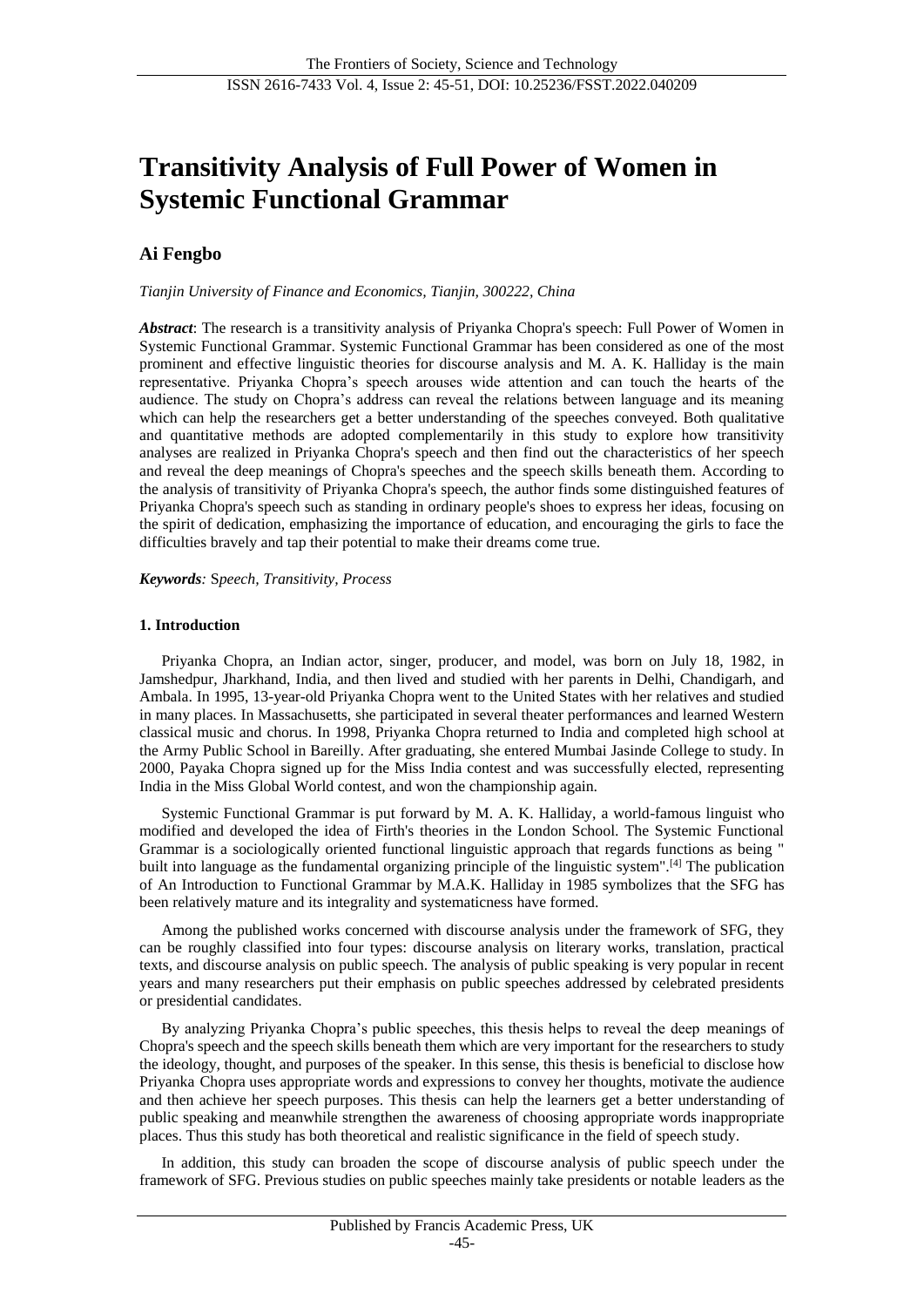object of study. The study on the artist is raw, hence the choice of research object of this thesis is a kind of innovation compared with previous studies.

What's more, this thesis is of pedagogical significance as well. By analyzing Priyanka Chopra's speech, it can arouse the awareness of the public the importance of education not only for the educatees themselves but also for the family and country especially the education of the girls who are more likely to be overlooked across the world. Besides, the innovations of this thesis are also beneficial for the latter researchers in their studies compared with previous studies. In the end, this study is of innovation significance.

By analyzing the speech delivered by Priyanka Chopra, the author tries to find out the characteristics of her speech based on the theory of Systemic Functional Grammar and figure out the following questions:

(1) What are the characteristics of the verbs used in Priyanka Chopra's speeches?

(2) How does Priyanka Chopra use appropriate words and expressions to convey her attitudes and meanings?

# **2. Research methods**

To make this thesis convincing and objective, qualitative and quantitative methods are used in this thesis. The materials altogether have about 1246 words. What's more, there are about 58 clauses/processes in the research material. All of these transitivity processes are analyzed and listed according to their types and the frequencies of occurrence are presented in charts to provide a visual picture. As for the data collection part, the speech is downloaded and gathered firstly and then is divided by clause. After that, all of these clauses are classified by transitivity processes. According to transitivity, the number of each process is calculated by searching keywords in Microsoft Office Word, the total number and percentage of each process are calculated in Microsoft Office Excel and then the data are obtained. The quantitative method is mainly used to analyze and calculate the numbers and frequencies of each process appearing in the material, and the qualitative method is used as a theoretical framework to analyze the deep meanings beneath the distribution features and the characteristics of Priyanka Chopra's speech. Based on the charts of the study, the analysis of the deep meanings can be supportive and credible. Both the quantitative and qualitative methods are used complementarily during the study to achieve reasonable and justified findings.

# **3. Systemic functional grammar and mak. halliday**

Systemic Functional Grammar is put forward by M. A. K. Halliday, a world-famous linguist who modified and developed the idea of Firth's theories in the London School. It regards functions as being " built into language as the fundamental organizing principle of the linguistic system"  $[4]$ . The publication of Halliday's An Introduction to Functional Grammar in 1985 indicates that the SFG has been relatively mature and its integrality and systematicness have formed.

Halliday's Systemic Functional Grammar has been considered as one of the prominent and most effective linguistic theories for discourse analysis. At the same time, Halliday points out that the purpose of the text analysis is explanatory rather than interpreting, that is, it is intended to explain how and why the text expresses its meaning, but not to just interpret the meaning of the text.

Systemic Functional Grammar includes two parts which are "Systemic Grammar" and"Functional Grammar".[1] However, it is not formed by adding these two parts briefly. Instead, they are two indivisible segments of an integrated framework of language theory. Systemic Grammar stresses that as the internal underlying relationships of a system, language is a system network (also called "meaning potential" ) that is composed of umpty optional subsystems that are related to the meaning. As one of the symbols, language will inevitably make choices among all kinds of semantic functions when expressing the semantics of the speaker. Content determines the form and form are realized by an entity.

Functional Grammar regards language as the tool of social communication. The formation of a language system is decided by the different semantic functions during human communication.<sup>[4]</sup> Similarly, choosing among the language system is also the motivating activity based on the function to be achieved. Halliday repeatedly stresses that language should be explained from the semiotic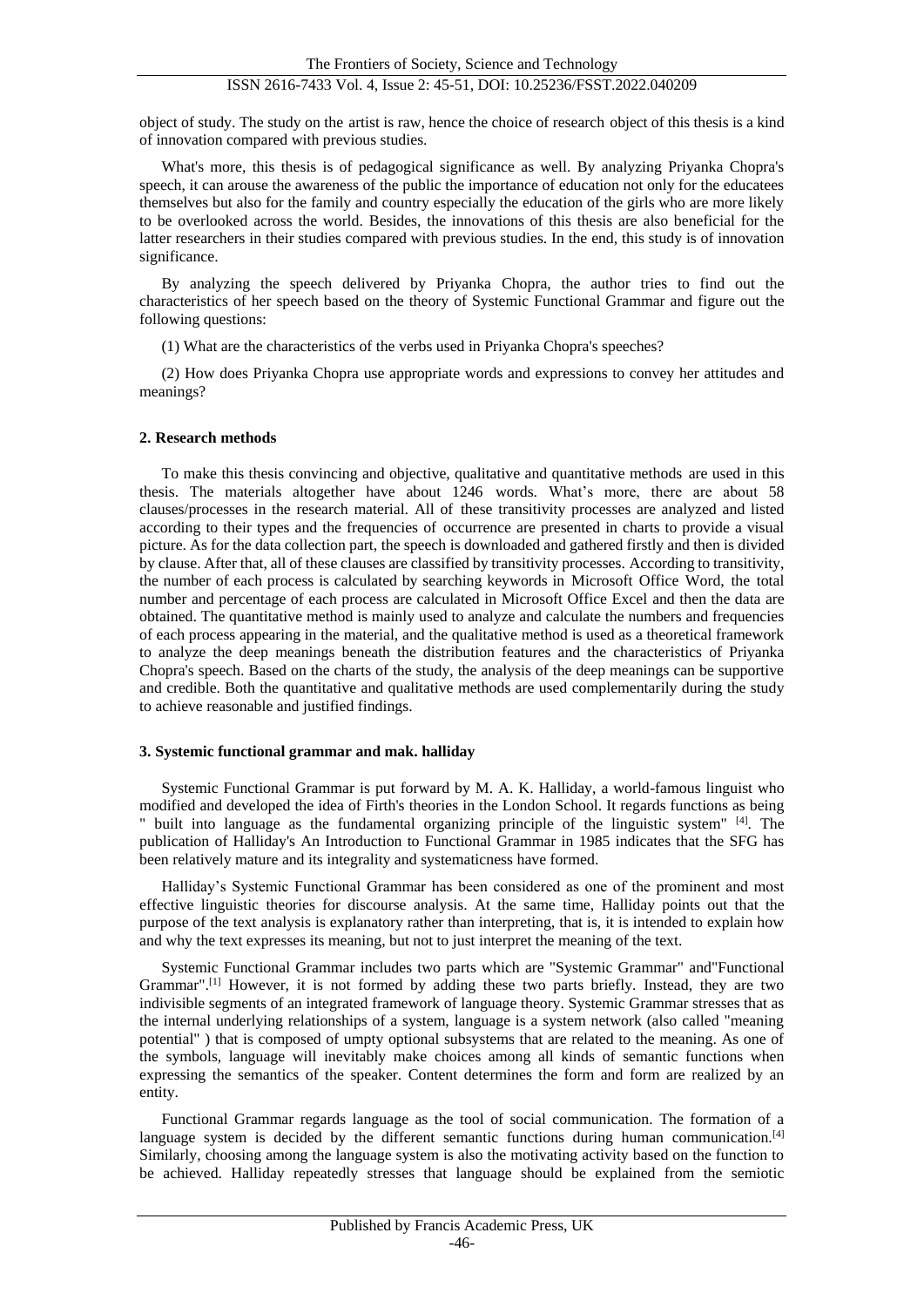perspective. The stoics are the earliest that regard language as semiotic and they changed the opinion that language is only a tool and created a new road that explains the language from an opinion that is similar to semiotics. Nowadays, semiotics has been treated as a way of thinking and they can be represented not only in language but also in various aspects of culture. Culture is a meaning potential that consists of various symbol systems. Architecture, art, dance, music, etiquette, commodity exchange method, etc. can be regarded as a symbol system. From this perspective, language is only one of the ways of representing social semiotics. On the other hand, language is an extremely special system that also works in manifesting other symbol systems and hence is the main way by which people build the world.

#### **4. Ideational function**

According to the Systemic Functional School, language is the production of social activity which bears various functions as one of the tools of human social activities. According to M. A. K. Halliday, the functional elements of grammatical phenomena in a language can be divided into three meta-functions which are ideational, interpersonal, and textual function.[5] The ideational function includes experiential function and logical function and experiential function is mainly represented by transitivity and voice.

Transitivity is a semantic system in English that is used to represent the ideational function that divides what is heard and seen and what one does and how he behaves into different"processes". According to Halliday, there are six processes of transitivity which are material, mental, relational, behavioral, verbal, and existential process.[5]

The material process has been glossed as those of "doing", but this is too active a term, as is the alternative name "action clause" that has sometimes been used for this type. They include events as well as actions: not only doings but also happenings.<sup>[7]</sup> The material process is generally represented by dynamic verbs ( play, write, clean, fight, build, buy), actor and goal. The "Actor" is the doer who performs the action or does the deed which is usually the logical subject and the "goal" is the target that the process is directed at or whom the action is extended to<sup>[3]</sup> and it is the logical direct object which is often represented by nouns (house, room, bag, desk, glass, window, car, school) or pronouns (he, she).

"The 'mental processes are processes of consciousness. They fall into three sub-groups, (i)perception (e.g. seeing and hearing), 'seeing'; (ii) reaction (e.g. liking and fearing), 'feeling'; (iii) cognition (e.g. knowing and thinking), 'knowing'. This is the one type of process in English that is treated as distinctively human so that any entity that is cast in the role of this activated entity in a mental process clause thereby becomes endowed with quasi-human consciousness.".[7] "Perception" refers to the sense of thinking, seeing, hearing and looking such as see, look."Reaction" refers to the sense of liking, fear, glad, satisfying and hate such as like, please."Cognition" refers to the sense of thinking, knowing, understanding, considering and believing such as know, believe and convince. A mental process usually includes two participants. One is the "sensor" and the other is the "phenomenon". The sensor not only must be a "thing", it must be human or endowed with human-like consciousness and the phenomenon not only need not be human, it need not even be a 'thing', but can be a fact or a report.

The main factor that distinguishes the mental process is the nature of the participants involved. The sensor in a mental process is usually human or personified animals. This is different from that of the material process in which the actor can be human or not human. The phenomenon in the mental process can be either concrete people or things or abstract things or events. Sometimes the phenomenon can be a fact that is represented by "that".

The material process can be asked by "do", however, it is not suitable for the mental process because it is not "do" something that the mental process tries to manifest, it is some kind of feeling instead. It can be said that "What he did was break the glass", but can't be said that"What I did was like the picture".

The relational process is a process of being and having which indicates the relationships between two entities. The relational process is often demonstrated by verbs like be, become, last, own, mean, stand for, signify, act as, resemble, etc. which can be either attributive or identifying. Attributive process refers to what properties a certain entity possess or which type the entity belongs to and the formula of which is "a is one of the properties of x". Identifying process means that an entity is united with another entity, the formula of which is "a is the identity of x". In each of the identifying processes,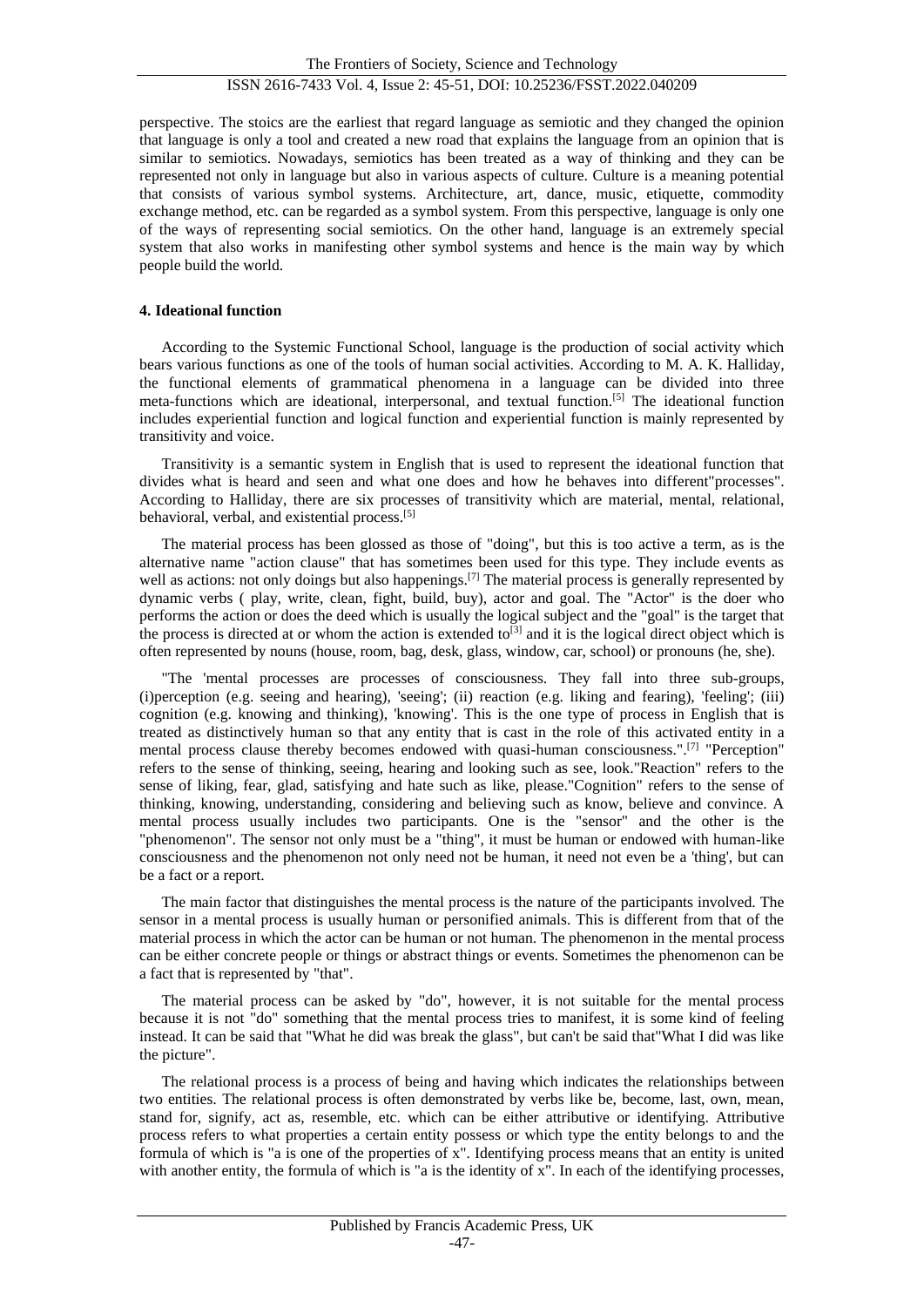there will be an entity called "token" and another entity named "value". The "token" refers to the exterior, sign, form, and title, and "value" refers to essence, meaning, function and identification. Token and value are always combined with an identifier and identified. If the token is the subject, then the clause will appear as an active voice and on the contrary, if the subject is value, the clause will appear as a passive voice. For the attributive processes, there will be a component to signify the "Attribute", the "carrier" of the property and a verb to show the relational process. Each of the three constituents is indispensable in the relational process.

"Behavioral processes are processes of (typically human) physiological and psychological behavior, like breathing, coughing, smiling, dreaming, and staring. The participant who is behaving labeled 'Behaver', is typically a conscious being, like the Senser, the Process is grammatically more like one of 'doing'. ".[9] Only one participant will appear in the behavioral process and the participant should be human there will be "range" in some behavioral processes which add additional information to the process. It is difficult to distinguish the behavioral process from the material process that has only one participant. In such circumstances, the difference depends on whether the activity of someone is related to physiological activity. There can be two participants in behavioral processes, it can be seen as the material process at this point.

A verbal process is a process of information changing by talking. The verbal process often includes verbs such as say, tell, describe, talk, boast and praise, etc. There are three constituents in the verbal process: the sayer, the verbiage, and the receiver. The sayer is usually the subject of a clause. The Receiver is the one to whom the saying is directed which is realized by a nominal group typically denoting a conscious being (a potential speaker), a collective or an institution, the nominal group either occurs on its own or is marked by a preposition —— almost always to but sometimes of.<sup>[8]</sup> "The verbiage is the function that corresponds to what is said, representing it as a class of thing, rather than as a report or quote; This may mean one of the two things."[7] The sayer is not always a human being. The receiver can appear to be another participant. Verbiage can be direct speech or indirect speech, a clause or a word group

Existential processes represent that something exists or happens. Words like being, exist, and arise are frequently used in the existential process. There will be an "Existent" in each of the processes. In addition, the word "there" usually plays the role of leading the clause and doesn't have any substantial meaning in the sentence. The entity or event that is being said to exist is labeled, simply, "Existent".<sup>[6]</sup>

# **5. The analysis of transitivity in Priyanka Chopra's Speech**

Table 1 below is the distribution of frequency and percentage of each process in Priyanka Chopra's speech. From Table 1 it can be seen that there are 168 processes altogether. The material process accounts for the largest part of the speech which is about 59 percent. The relational process runs the second place which accounts for 28 percent. The verbal process ranks third, accounting for 6 percent and the mental process ranks fourth with the percentage of which is 5. However, there is no behavioral process in the speech and existential processes take up a very small percentage in the speech. The author will analyze these six processes in detail one by one in the following paragraphs.

| Type of process | Frequency of process | Percentage of process | Total |
|-----------------|----------------------|-----------------------|-------|
| Material        | 99                   | 59%                   |       |
| Relational      | 47                   | 28%                   |       |
| Mental          |                      | 5%                    |       |
| Verbal          |                      | 6%                    | 168   |
| Behavioral      |                      |                       |       |
| Existential     |                      |                       |       |

*Table 1: The Distribution of Frequency and Percentage of Each Process in Priyanka Chopra's Speech.*

# *5.1. The analysis of material process*

"Material processes have been glossed as those of 'doing', but this is too active a term, as in the alternative name 'action clause' that has sometimes been used for this type. They include events as well as actions: not only doings but also happenings."[7] There are two most important constituents in the material process, are "actor" and "goal". The "Actor" is the doer who performs the action or does the deed which is usually the logical subject and the "goal" is the target that the process is directed at or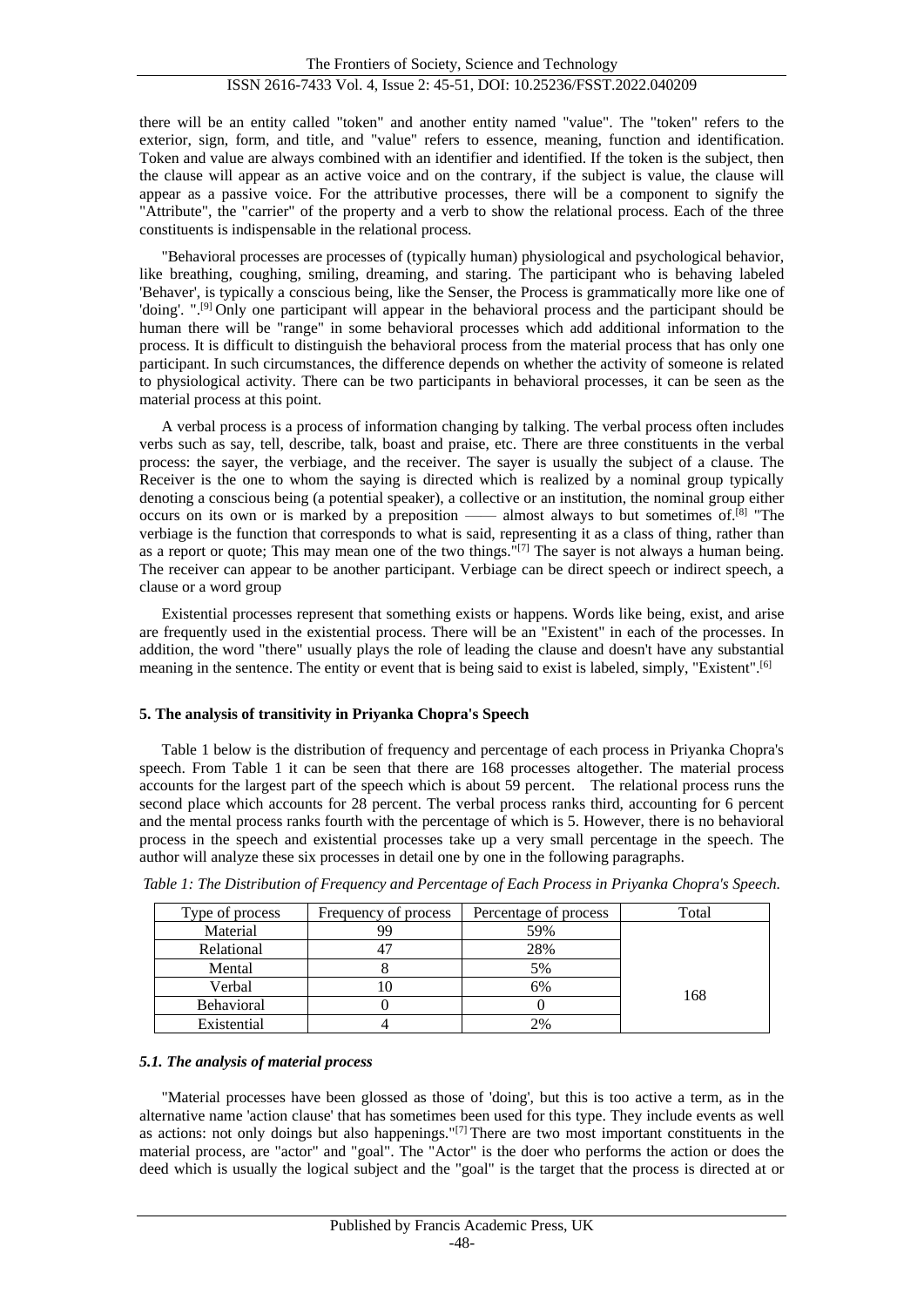# ISSN 2616-7433 Vol. 4, Issue 2: 45-51, DOI: 10.25236/FSST.2022.040209

whom the action is extended to and it is the logical direct object which is often represented by nouns or pronouns.

(1) I would **count** all the medicines **put** them in an envelope and **give** it out to patients, and I **took** my job very seriously.

Example (1) describes the job that the speaker did when she was young. The actor in this example is "I". The material processes are "count all the medicines", " put them in an envelope", "give it out to patients", and "took my job very seriously". Priyanka Chopra uses these verbs to indicate how serious she is when she did the job.

(2) For example, girls were **pulled** out of school when they **hit** puberty because they were **considered** ready for marriage and babies.

(3) Eventually, I **decided** to **cover** the cost of her education so that she could **continue** to **learn** because education is a basic human right. And a huge necessity especially today.

Example (2) is an example set by Priyanka Chopra to describe the current situation of girls. The actors are "girls" and "they". The material processes are "pulled out of school", "hit puberty", and "considered ready for marriage and babies". Priyanka Chopra describes the distinction between a boy and a girl or a man and a woman.

In the example (3), the material processes are "decided", "cover", "continue" and " learn". The actors accordingly are " I", and "she". This example shows that Priyanka Chopra pays for the education for the girl whose family cannot afford it for her because the family can only afford her brother to go to school.

#### *5.2. The analysis of mental process*

"The 'mental processes are processes of consciousness. They fall into three sub-groups, (i) perception(e.g. seeing and hearing), 'seeing'; (ii) reaction (e.g. liking and fearing), 'feeling'; (iii) cognition (e.g. knowing and thinking), 'knowing'. This is the one type of process in English that is treated as distinctively human so that any entity that is cast in the role of this activated entity in a mental process clause thereby becomes endowed with quasi-human consciousness."<sup>[7]</sup>

A mental process includes two important participants. The participant that is 'seeing', 'feeling' or 'knowing' in a mental process clause is referred to as the Senser. The sensor is narrower than either Actor or Goal: not only must it be a 'thing' —— it must be human or endowed with a human-like consciousness. The phenomenon refers to the perceived object in the process. The phenomenon is broader than either Actor or Goal: not only it not be human-- it need not even be a 'thing', but can be a fact or a report.<sup>[7]</sup>

(4) That's 1d 13 while boys still **enjoyed** their childhood.

(5) We were both given equal opportunities, and I **want** to emphasize this, I **want** to emphasize this for you because I don't **think** a lot of people might **understand** that being equal might seem very normal but where I come from India and a lot of developing countries around the world more of not this is an exception.

In example (4), the sensor is "boys", the phenomena are "their childhood ". The word "enjoyed" is the symbol to identify mental processes. Chopra uses the example to express those boys have a happy childhood while girls are not.

In example (5), the sensor is "I", the phenomenon are "this", "a lot of people" and "that clause". Chopra uses the example to express it is precious for her to receive an education because, in India and a lot of developing countries, girls don't have opportunities to get an education.

#### *5.3. The analysis of relational process*

The relational process is a process of being and having which indicates the relationships between two entities. The relational process is often demonstrated by verbs like be, become, last, own, mean, stand for, signify, act as, resemble, etc. which can be either attributive or identifying. Attributive process refers to what properties a certain entity possess or which type the entity belongs to and the formula of which is " a is one of the properties of x ". Identifying process means that an entity is united with another entity the formula of which is " a is the identity of x ". In each of the identifying processes,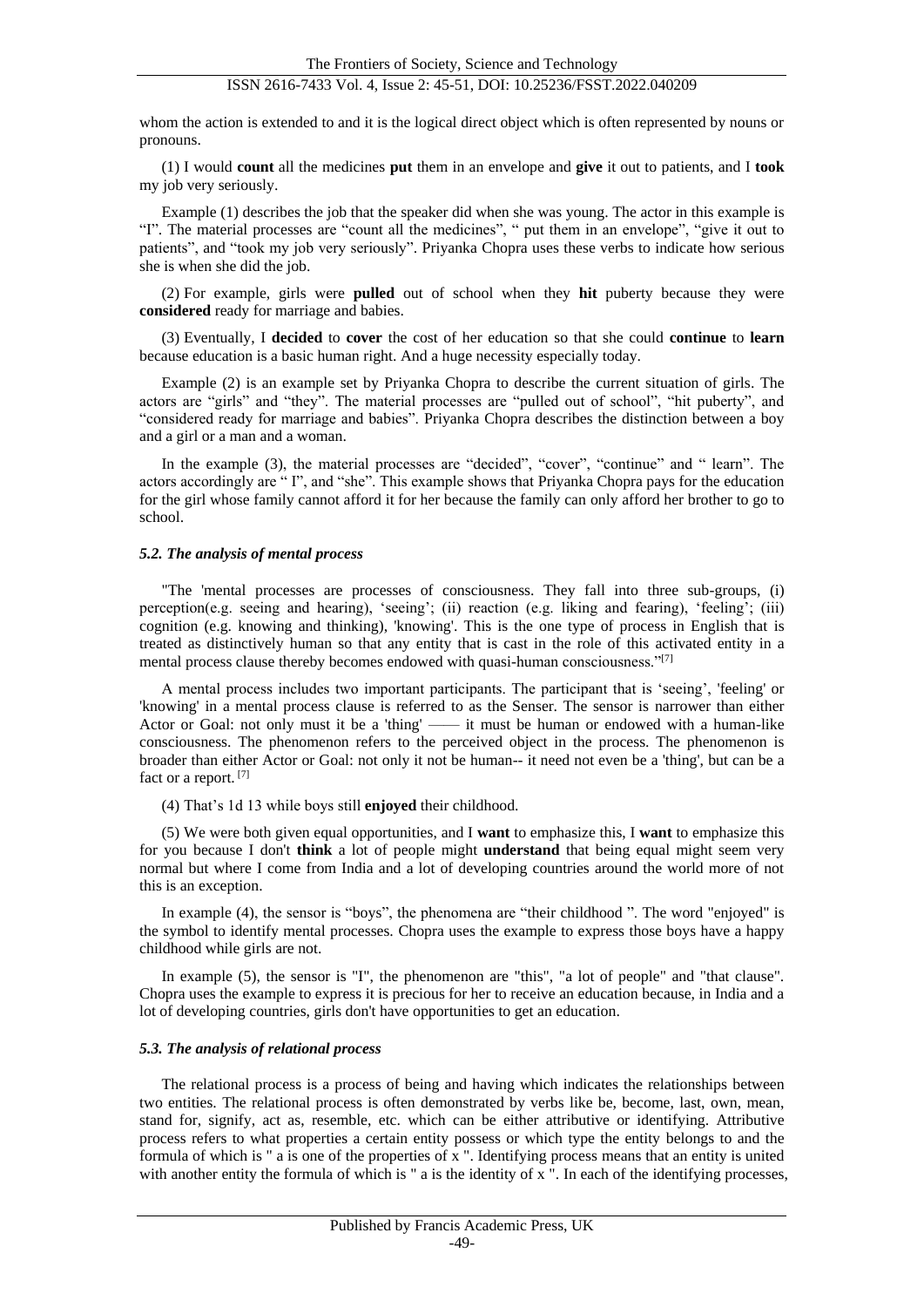# ISSN 2616-7433 Vol. 4, Issue 2: 45-51, DOI: 10.25236/FSST.2022.040209

there will be an entity called " token " and another entity named " value ". The " token " refers to the exterior, sign, form, and title, and " value " refers to essence, meaning, function and identification. Token and value are always combined with the identifier and identified.

(6) My brother **was** born a few years later and even then, nothing **changed** for me.

- (7) And for me, that **is** the fuel to my fire.
- (8) Primary school it**'s** the beginning of our future.

Example (6) is the attributive relational process. The carrier is " my brother ", "nothing" and the attribute is " born", "for me". Examples (7) and (8) belong to identifying relational processes. The tokens are " that " and " it ". The values are " the fuel to my fire" and "the beginning of our future". These examples are Chopra's description of her life. From the depiction, it can be seen that the arrival of her younger brother did not have a great impact on her life and she can still receive an education.

(9) As entertainers and influencers sitting in this room I feel that **is** our social responsibility to **be** a voice for the voiceless, which **is** why I applaud every woman in this room for **being** such a badas*s.*

In example (9), the speaker describes a kind of relationship. The verb "is", "be", "is", and "being" are the symbols of the relational process. This example belongs to the attributive relational process. In these examples, the carriers refer to "that", and "which". The attributes are "our social responsibility", "a voice for the voiceless", "why I applaud every woman" and "such a badass". This is the description of her inner thoughts that we should help weak women.

# *5.4. The analysis of verbal process*

A verbal process is a process of information changing by talking. The verbal process often includes verbs such as say, tell, describe, talk, boast and praise, etc. There are three constituents in the verbal process: the sayer, the verbiage, and the receiver. The sayer is usually the subject of a sentence. The Receiver is the one to whom the saying is directed.<sup>[2]</sup> The receiver is realized by a nominal group typically denoting a conscious being (a potential speaker), a collective, or an institution, the nominal group either occurs on its own or is marked by a preposition —— almost always to but sometimes of.<sup>[8]</sup> "The verbiage is the function that corresponds to what is said, representing it as a class of thing, rather than as a report or quote; It can be the content of what is said and it may be the name of the sayings."[6]

(10) And she **said**: "Oh, I don't go to school anymore."

(11) So, I went and **asked** her mother and I **said**, you know: "Why isn't she in school?"

(12) And her mom **said** that her family couldn't afford to send her and her brother to school, so they chose the boys.

In example (10), (11), and (12), the verbs "said", "asked", "said", and "said" signify the verbal process. The sayer in this example is "she", "I", "I", and "her mom". The verbiage is "Oh, I don't go to school anymore.", "Why isn't she in school?" and " her family couldn't afford to send her and her brother to school." In this example, Chopra notices that the girl doesn't go to school anymore because her family can only afford her brother to go to school.

# *5.5. The analysis of existential process*

Existential processes represent that something exists or happens. Words like being, exist, and arise are frequently used in the existential process. There will be an "Existent " in each of the

processes. In addition, the word "there" usually plays the role of leading the clause and doesn't have any substantial meaning in the sentence." The entity or event that is being said to exist is labeled, simply, Existent."<sup>[6]</sup>

(13) So, in life, **there** are moments when you stop and ask yourself: "How did I get here?"

(14) For using your platform and your voice to contribute to change and for ensuring that **there** is not even one lost generation as long as we are alive.

Existential processes are usually used to state a fact or phenomenon hence tend to be objective. In example (13), the existence is "moments" and it described the fact that people will ask themselves how he gets here in the moments of life. The existent in example (22) is "one lost generation". Example (22) is the expression that people should help the voiceless to reduce the differences.